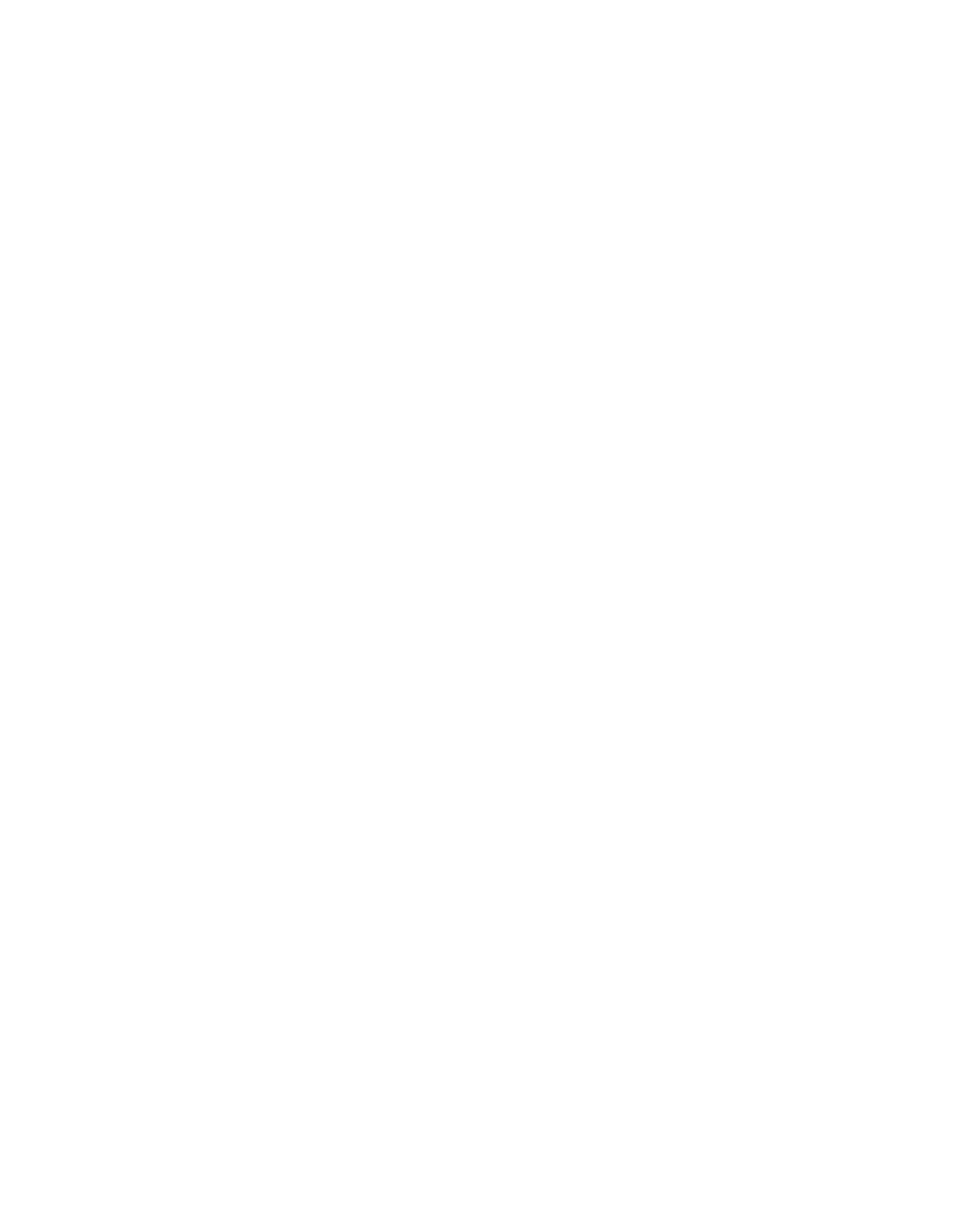



# Land Use Implications Summary of Master Plan 2045 Recommendations

The *Kelowna International Airport Master Plan 2045 (Master Plan 2045)* has formulated a number of recommendations that require consideration in land use planning and the update to the *2030 Official Community Plan* (OCP) of the City of Kelowna and the Regional District of Central Okanagan. The following provides a summary of the recommendations as they pertain to vicinity land uses, municipal planning and environmental management policies.

## **Environment**

A key YLW objective is to limit the attractiveness of the area for wildlife for safety purposes. This objective conflicts with current Kelowna *2030 OCP* policy and City of Kelowna bylaws/regulations pertaining wildlife protection and habitat enhancement. The safety and security of aircraft operations is YLW's top priority, as such it is recommended that the upcoming revision to the *2030 OCP* provide considerations for Airport-specific operational requirements. YLW is committed to work through issues that arise on a case by case basis to ensure a compromised approach is achieved.

YLW's environmental protection strategy requires a more holistic approach to the management of its water flows, flood plain and adjacent habitats given its inclusion in the Okanagan Valley's broader hydrologic basin and the effects other regional sources have on its watershed. As such, it is recommended that management and control strategies be coordinated regionally, including cost sharing of mitigation initiatives as necessary.

#### **Building Heights around the Airport**

For planning purposes, and consistent with existing Obstacle Limitation Surfaces (OLS) and the recommended runway strip designation discussed in *Master Plan 2045*, it is recommended that YLW allow for a Group V non-precision OLS and adopt the new Take-off Surface standards following the guidelines defined in Transport Canada's new *Aerodrome Standards and Recommended Practices (TP312), 5th Edition (2015)*. It is also recommended that YLW continue to allow for an extension of the runway to position itself for future implementation of the take-off surface and minimize loss of take-off length available to aircraft.

The new standards require that future off-airport land use and planning policy consider:

- $\rightarrow$  the recommended widening of the runway strip from the current 150 m to the 244 m;
- $\rightarrow$  the extension of the runway by up to an additional 365 m (1,199 ft); and
- $\rightarrow$  the change in configuration and displacement of the Take Off and Approach Surfaces at both ends of the runway associated with the larger runway strip.

Building height restrictions for future development outside the Airport site will therefore need to consider applicable OLS; and that the Federal Airport Zoning Regulations be reviewed in the future. Further study is recommended to assess the height restrictions of new development, hilltop trees and other man-made objects at both runway ends in relation to the applicable OLS.